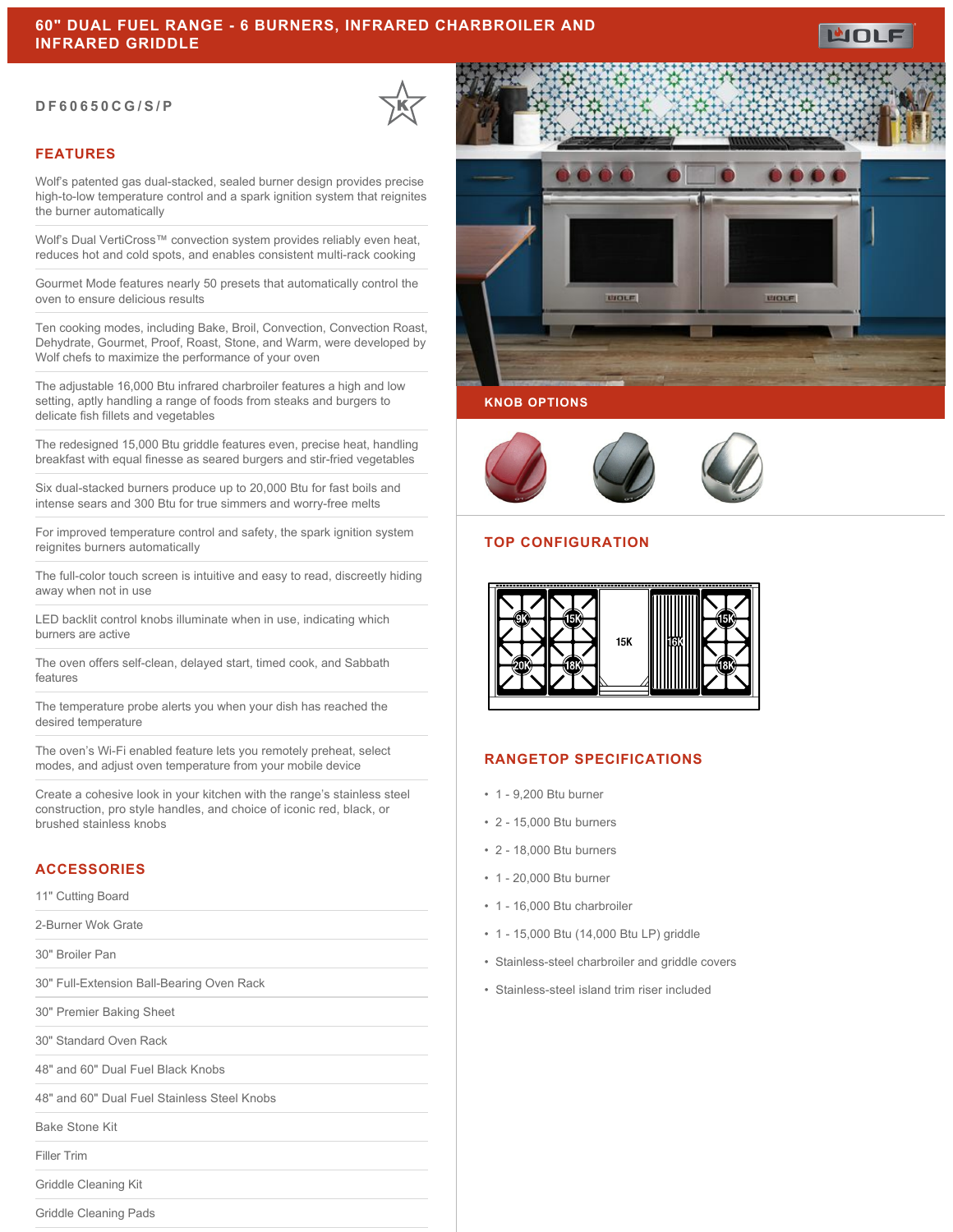| Griddle Cleaning Solution                                                                                            |  |  |
|----------------------------------------------------------------------------------------------------------------------|--|--|
| <b>Temperature Probe</b>                                                                                             |  |  |
| Signature red, black or stainless steel control knobs                                                                |  |  |
| Rear Caster Covers                                                                                                   |  |  |
| <b>Front Leg Extension Covers</b>                                                                                    |  |  |
| <b>Stainless Steel Kickplates</b>                                                                                    |  |  |
| 5" and 10" stainless steel risers, and 20" riser with shelf                                                          |  |  |
| Accessories available through an authorized dealer.<br>For local dealer information, visit subzero-wolf.com/locator. |  |  |

Specifications are subject to change without notice. This information was generated on March 12, 2021. Verify specifications prior to finalizing your cabinetry/enclosures.